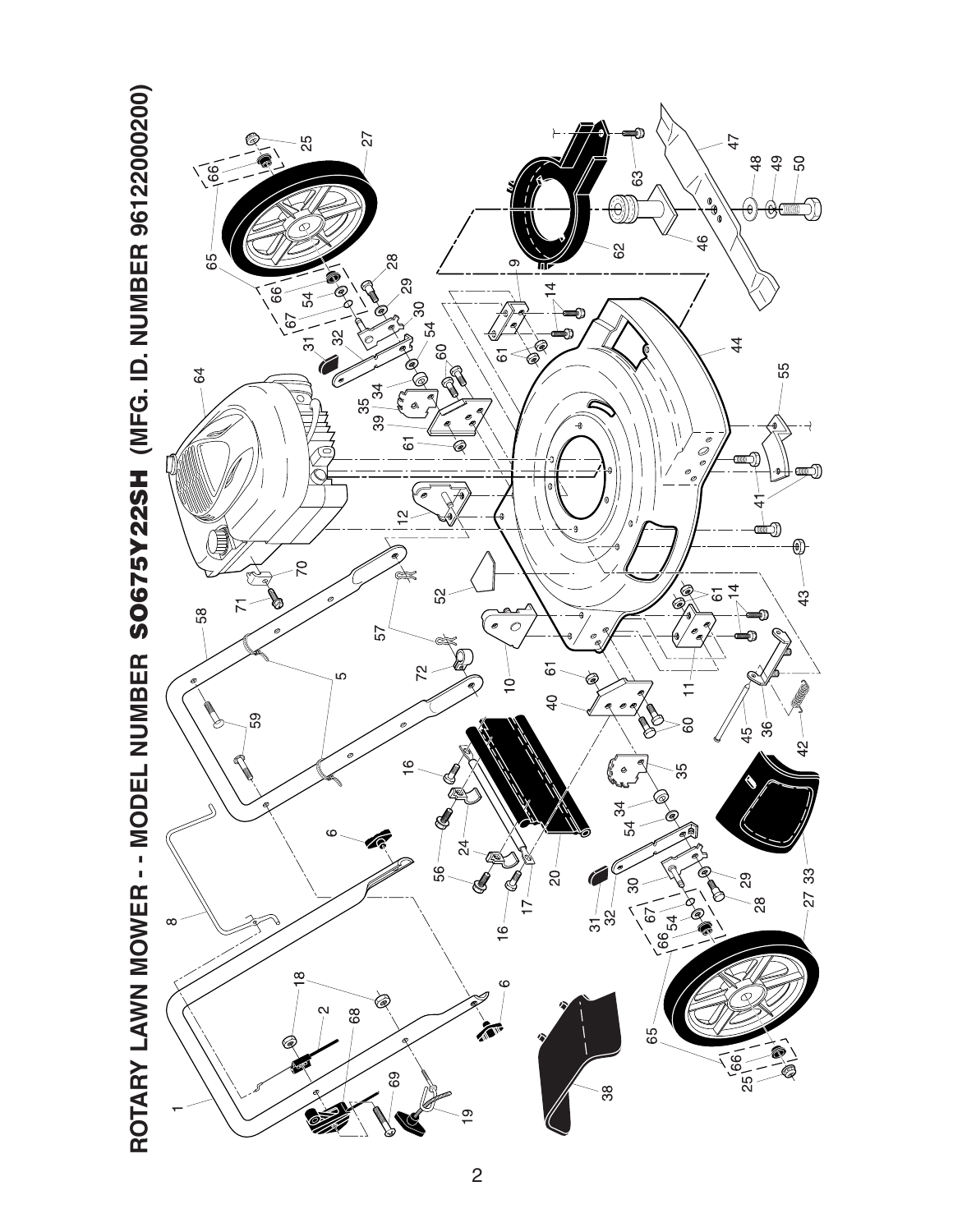|                   |                                                             | NUMBER<br>ROTARY LAWN MOWER - - MODEL                      |                 | SO675Y22SH                | (MFG. ID. NUMBER 96122000200)                                            |
|-------------------|-------------------------------------------------------------|------------------------------------------------------------|-----------------|---------------------------|--------------------------------------------------------------------------|
|                   | PART<br>$\frac{\dot{\mathsf{O}}}{\mathsf{Z}}$<br>KEY<br>NO. | <b>DESCRIPTION</b>                                         | KEY<br>NO.      | PART<br>$\dot{9}$         | <b>DESCRIPTION</b>                                                       |
|                   | 166860X479                                                  | Upper Handle                                               | 45              | 147286                    | Rod, Hinge                                                               |
| ៷៷៙៙៙             | 149293                                                      | Engine Zone Control Cable                                  | $\frac{6}{5}$   | 189179                    | Blade Adapter / Pulley                                                   |
|                   | 66426                                                       | Wire Tie                                                   | 47              | 192682                    | Blade, 22"                                                               |
|                   | 189713X428                                                  | Handle Knob                                                | $\frac{8}{3}$   | 851074                    | Washer, Hardened                                                         |
|                   | 146771                                                      | Control Bar                                                | $\frac{9}{4}$   | 850263                    | Washer, Lock, Helical Spring<br>Screw, Hex Head 3/8-24 x 1-3/8 (Grade 8) |
|                   | 153282X479                                                  | Support Bracket, Handle, LH                                | 50              | 851084                    |                                                                          |
|                   | 70345X479                                                   |                                                            | 52              | 141846                    | Decal, Danger                                                            |
|                   | 53350X479                                                   | Handle Bracket Assembly, RH<br>Support Bracket, Handle, RH | 54              | 88348                     | Washer, Flat 3/8                                                         |
|                   | 170346X479                                                  | Handle Bracket Assembly, LH                                |                 | 188839X004                | Mounting Bracket, Debris Shield                                          |
| 4                 | 149741                                                      | 8 x 3/4<br>Screw, Thread Cutting 5/16-1                    |                 | 750097                    | Screw, Hex Washer Head #10-24 x 1/2                                      |
|                   | 54583                                                       | Screw, Support Rod                                         |                 | 51793                     | Hairpin Cotter                                                           |
|                   | 165175X479                                                  | Rod, Support                                               |                 | 151590X479                | Lower Handle                                                             |
| œ                 | 132004                                                      | Locknut, Keps 1/4-20                                       | 59              | 191574                    | Handle Bolt                                                              |
| တ                 | 179585                                                      | Rope Guide                                                 | 8               | N<br>7476061              | Bolt, Hex Head 3/8-16 x 3/4                                              |
|                   | 189008                                                      | Rear Deflector                                             | 61              | 751592                    | Locknut, Hex 3/8-16                                                      |
|                   | 87584X004                                                   | Bracket, Deflector                                         | 89              | 188784                    | Debris Shield                                                            |
|                   | 83923                                                       |                                                            | යි              | 192325                    | Screw                                                                    |
| $\mathbf{\Omega}$ | 190013<br>142748                                            | 14"<br>Locknut, Hex 3/18-16<br>Wheel & Tire Assembly, Rear | $\mathfrak{D}$  | ٠<br>I,<br>$\blacksquare$ | Engine, Briggs & Stratton, Model Number 125K02                           |
| $\frac{8}{2}$     |                                                             | Bolt, Shoulder 3/8-16 x                                    |                 |                           | (For engine service and replacement parts,                               |
| 29                | 61651                                                       | Belleville<br>Washer                                       |                 |                           | call Briggs & Stratton at 1-800-233-3723)                                |
| င္က               | 180413X004                                                  | Axle Arm Assembly                                          | 65              | 193498                    | Kit, Bushing, High Wheel                                                 |
| ᢛ                 | 87877                                                       | Knob, Selector                                             | 67              | 193028X428                | Bushing, Nylon, Black                                                    |
| 32                | 700331X004                                                  | Spring, Selector                                           |                 | 188152                    | O-Ring                                                                   |
| ಜ ಇ               | 151889                                                      | <b>Mulcher Door</b>                                        | 89              | 700417                    | Throttle Control                                                         |
|                   | 146630                                                      | Spacer                                                     | 69              | 183365                    | Screw                                                                    |
| 35                | 50085X007                                                   | Bracket, Wheel Adjuster                                    | $\overline{70}$ | 111190X                   | Clamp, Cable                                                             |
|                   | 154132                                                      | Bracket, Housing                                           | $\overline{7}$  | 83816                     | Screw, Cable Clamp                                                       |
| 38                | 176509                                                      | Deflector, Discharge                                       | 22              | 192770                    | Clip, Cable                                                              |
| 39                | 700168X479                                                  | Support Bracket, LH                                        |                 | 161058                    | Warning Decal (not shown)                                                |
| 9                 | 00166X479                                                   | Support Bracket, RH                                        |                 | 193733                    | English<br>Operator's Manual,                                            |
| 4                 | 150406                                                      | Rolled 3/8-16 x 1-1/8<br>Screw, Hex Head, Threaded,        |                 | 193735                    | Operator's Manual, Spanish                                               |
|                   | 152124                                                      | Spring, Torsion                                            |                 | 95611                     | Repair Parts Manual                                                      |
|                   | '3800400                                                    | Locknut, Hex 1/4-20                                        |                 |                           |                                                                          |
|                   | 195614                                                      | awn Mower Housing (Includes Key Number 52)                 |                 | 1 inch = $25.4$ mm        | NOTE: All component dimensions given in U.S. inches.                     |
|                   |                                                             |                                                            |                 |                           |                                                                          |

IMPORTANT: Use only Original Equipment Manufacturer (O.E.M.) replacement parts. Failure to do so could be hazardous, damage your lawn mower and void your warranty. **IMPORTANT:** Use only Original Equipment Manufacturer (O.E.M.) replacement parts. Failure to do so could be hazardous, damage your lawn mower and void your warranty.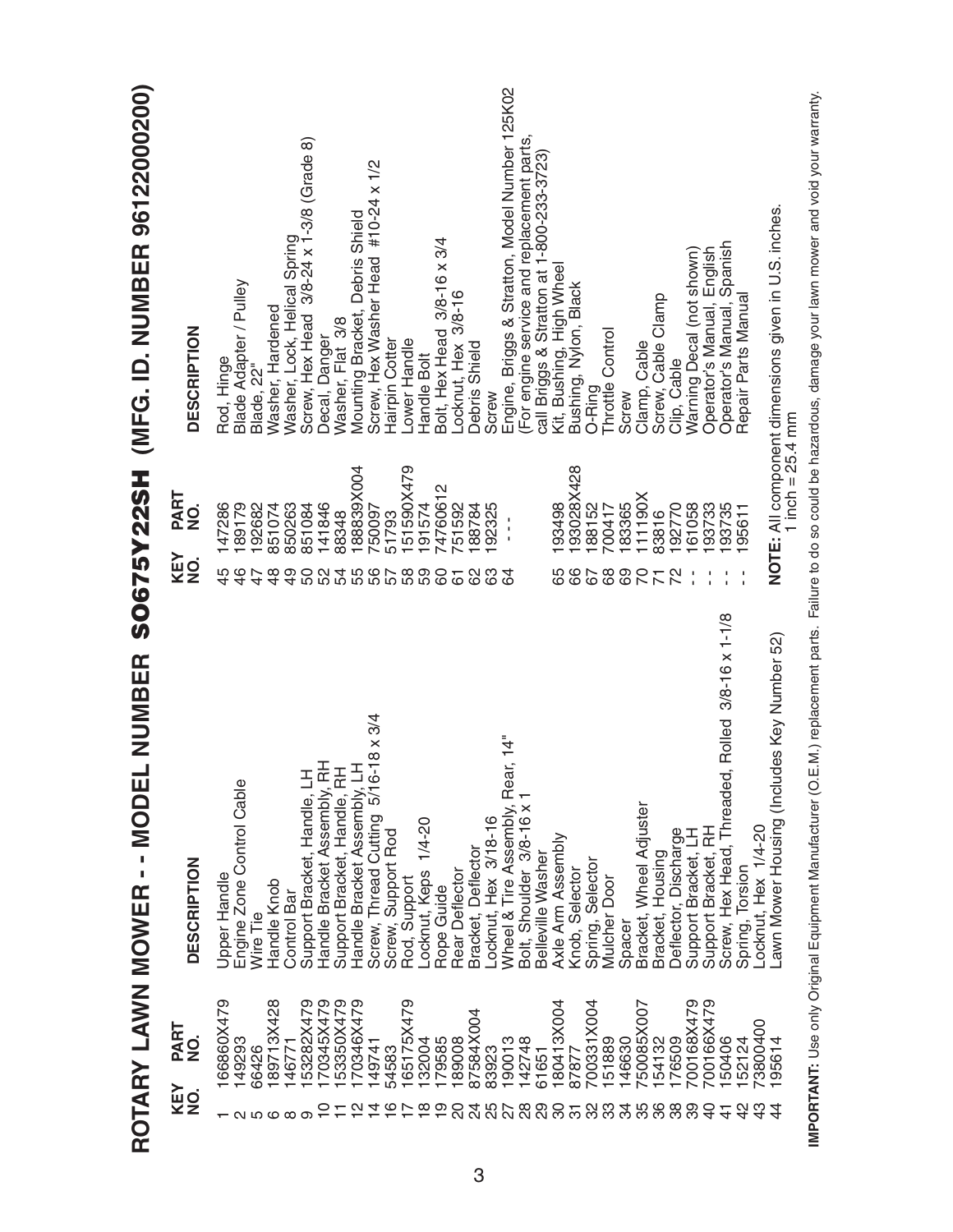